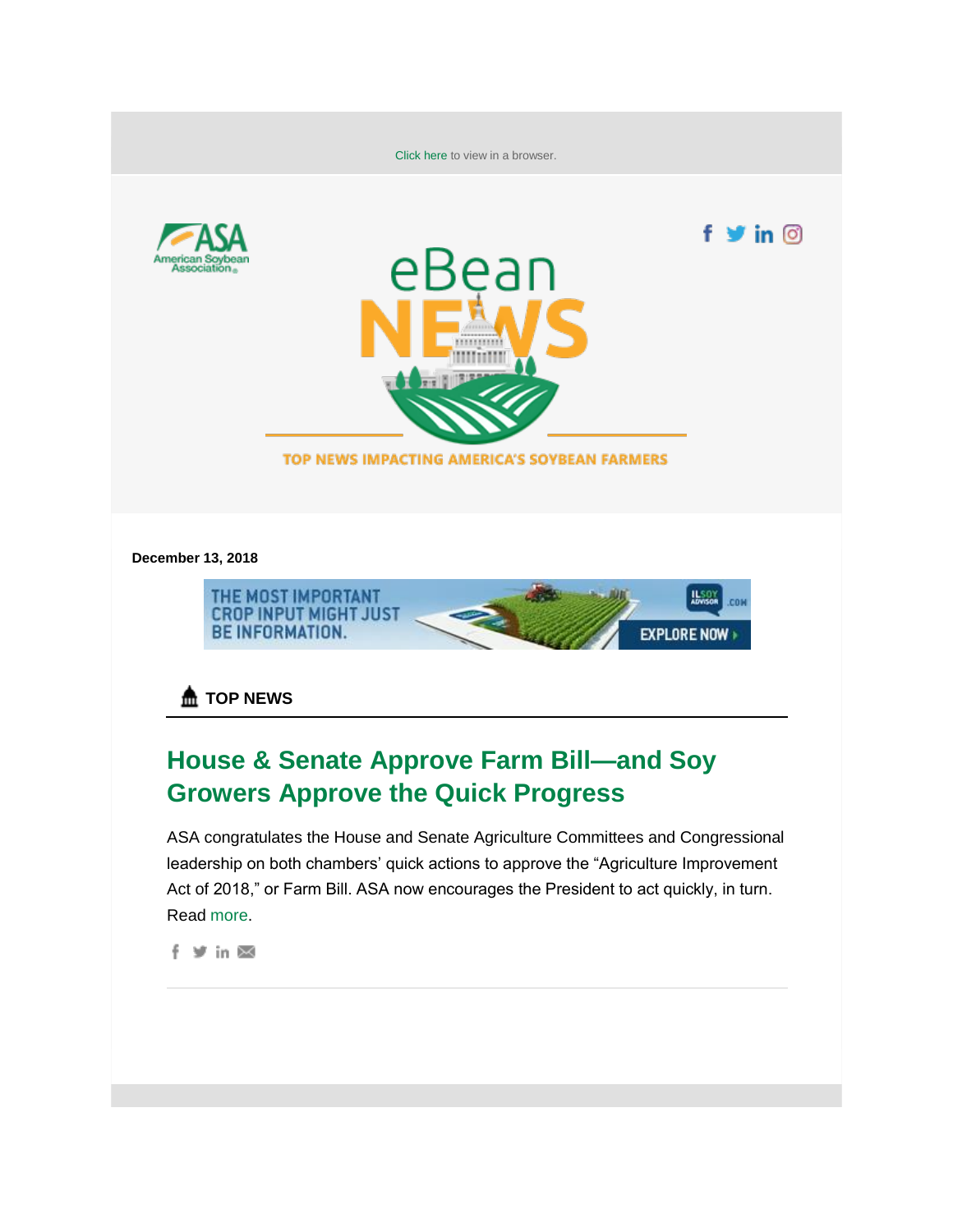## **Soybean Growers Encouraged by China Sales, but Need Second Aid Payment**

ASA is encouraged by news this week that buyers in China have made purchases of U.S. soybeans.--but says this week's sale announcement is only the first step in rebuilding soybean exports to China and will not fix the prolonged period of low prices soybean farmers have faced since the trade war began. Read [more.](http://asa.informz.net/z/cjUucD9taT04MTc2ODM0JnA9MSZ1PTEwNTY2NTczNTYmbGk9NjEyNzc0MzM/index.html)

 $f \times in \boxtimes$ 

## **Soybean Growers Appreciative of WOTUS Announcement**

ASA is pleased that the U.S. Environmental Protection Agency (EPA) and Army Corps of Engineers have developed a proposed Waters of the United States (WOTUS) rule that takes into account comments by ASA and other impacted stakeholders that aim to protect our waterways while offering a workable solution for farmers. Read [more.](http://asa.informz.net/z/cjUucD9taT04MTc2ODM0JnA9MSZ1PTEwNTY2NTczNTYmbGk9NjEyNzc0MzQ/index.html)

 $f \circ f$  in  $\boxtimes$ 

## **Biodiesel Tax Credit Still in Flux; Take Action: Ask Your Lawmakers to Support the Biodiesel Tax Credit Extension**

Congressional leaders and tax committee chairmen are contemplating options for consideration of tax provisions before the end of the year. The House of Representatives could vote on a tax package next week and/or the Senate could tack it onto a larger appropriations agreement. It is critical that soybean producers continue to contact Members of Congress to reiterate support for a long-term extension of the biodiesel tax incentive and ask them to push for enactment before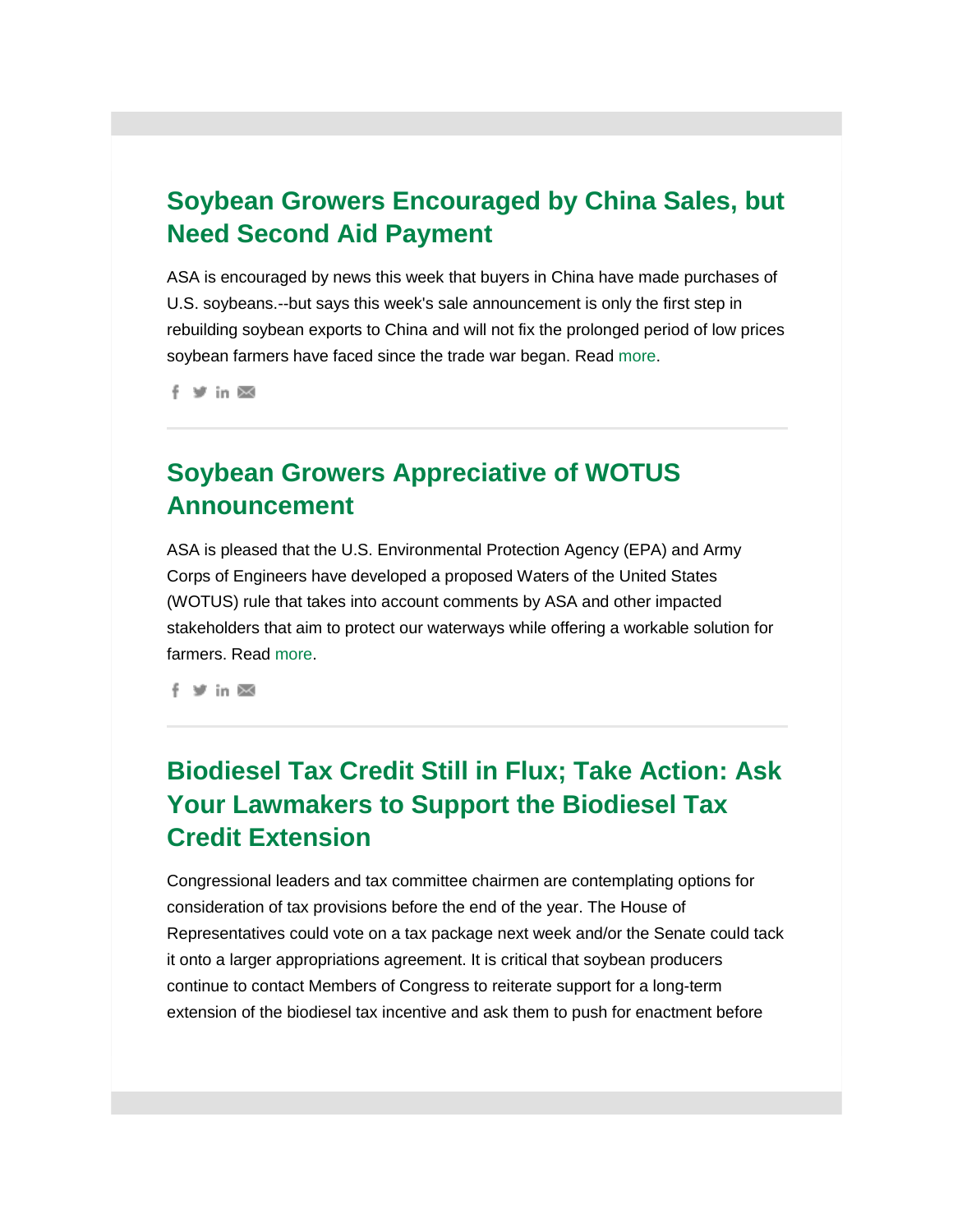Congress adjourns for the year.

Click [here](http://asa.informz.net/z/cjUucD9taT04MTc2ODM0JnA9MSZ1PTEwNTY2NTczNTYmbGk9NjEyNzc0MzU/index.html) to ask your U.S. Representatives and Senators to support extension of the biodiesel tax credit during the lame duck session. ASA thanks the state affiliates who joined the National Biodiesel Board's (NBB) letter to Congress asking for a long-term extension of the biodiesel tax incentive. Read the final [letter.](http://asa.informz.net/z/cjUucD9taT04MTc2ODM0JnA9MSZ1PTEwNTY2NTczNTYmbGk9NjEyNzc0MzY/index.html)

f y in ⊠



#### **OTHER NEWS**

## **ASA Director Delivers Soy Message to Trump**

ASA Director Ronnie Russell (MO) had a rare chance to meet President Donald Trump at the Kansas City airport and advocate for U.S. soy this week. Hear the President's response [here.](http://asa.informz.net/z/cjUucD9taT04MTc2ODM0JnA9MSZ1PTEwNTY2NTczNTYmbGk9NjEyNzc0Mzk/index.html)

f y in ⊠

### **Soy in the News**

- [U.S. Trade Representative Robert Lighthizer Discusses Trade Issues With](http://asa.informz.net/z/cjUucD9taT04MTc2ODM0JnA9MSZ1PTEwNTY2NTczNTYmbGk9NjEyNzc0NDA/index.html)  **China**
- The Effects U.S. Soybean Farmers Have Felt From Trade Negotiations With **China**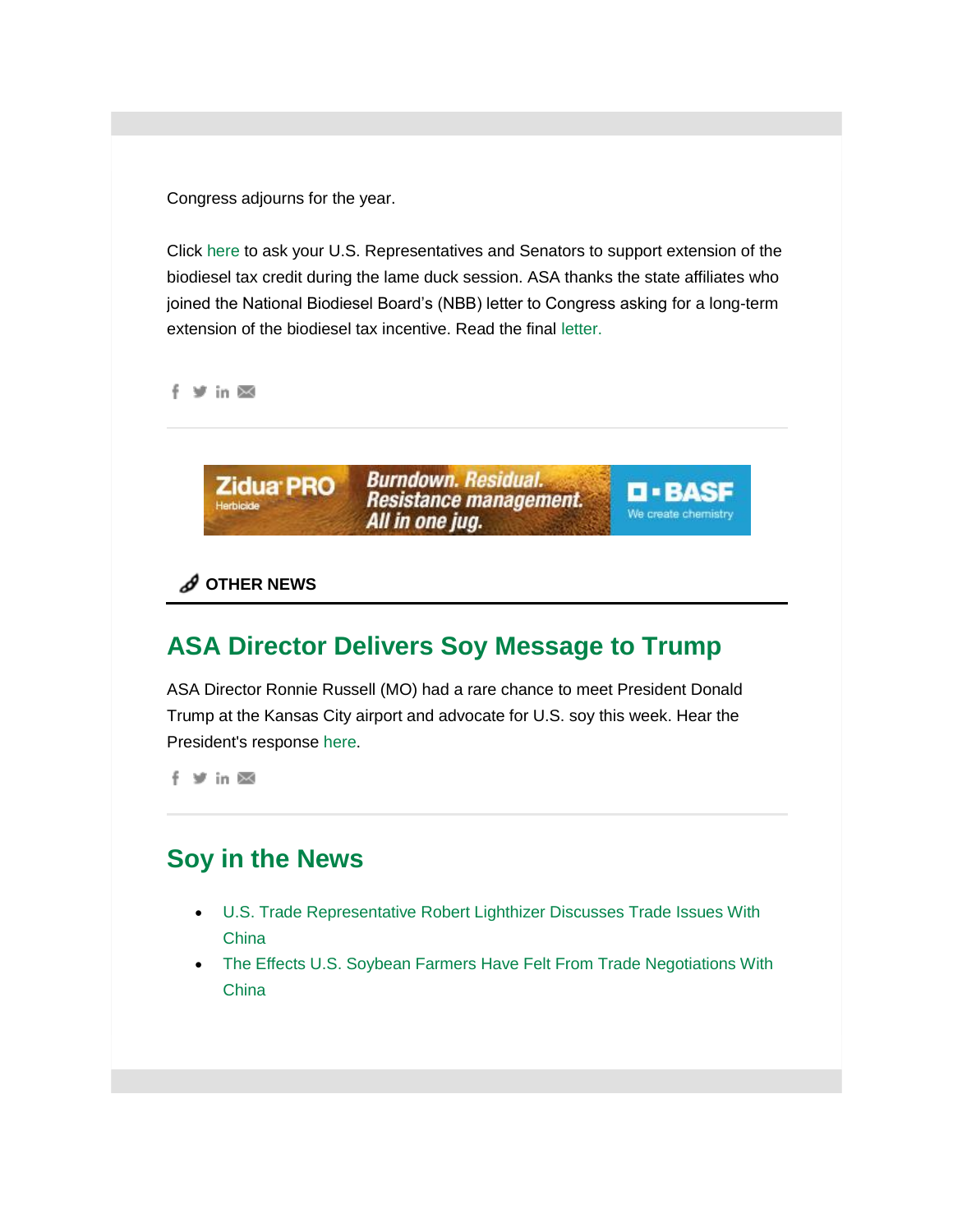[Soybean Association Concerned About Trade](http://asa.informz.net/z/cjUucD9taT04MTc2ODM0JnA9MSZ1PTEwNTY2NTczNTYmbGk9NjEyNzc0NDI/index.html) 

 $f \times in \times$ 

## **U.S. Soy Stakeholders Gather for International Marketing Dialogue**

As USSEC moves into FY 20 planning, feedback from U.S. soy stakeholders is critical—and last week they had the opportunity to provide input for future planning and discuss a number of pertinent industry-related topics during the International Marketing Dialogue (IMD), held in St. Louis. Read [more.](http://asa.informz.net/z/cjUucD9taT04MTc2ODM0JnA9MSZ1PTEwNTY2NTczNTYmbGk9NjEyNzc0NDM/index.html)

f Vin

### **Register for the 2019 Soybean Leadership College**

We hope you are planning to attend the 2019 Soybean Leadership College Jan. 7 -8, 2019! The two-day conference will provide agricultural industry leaders with training to effectively promote the soybean industry, communicate key agricultural messages and work to expand U.S. soybean market opportunities domestically and internationally while networking with growers from across the country. Read [more.](http://asa.informz.net/z/cjUucD9taT04MTc2ODM0JnA9MSZ1PTEwNTY2NTczNTYmbGk9NjEyNzc0NDQ/index.html)

f y in ⊠

### **Register for ASA's 2019 Soy Social & Auction**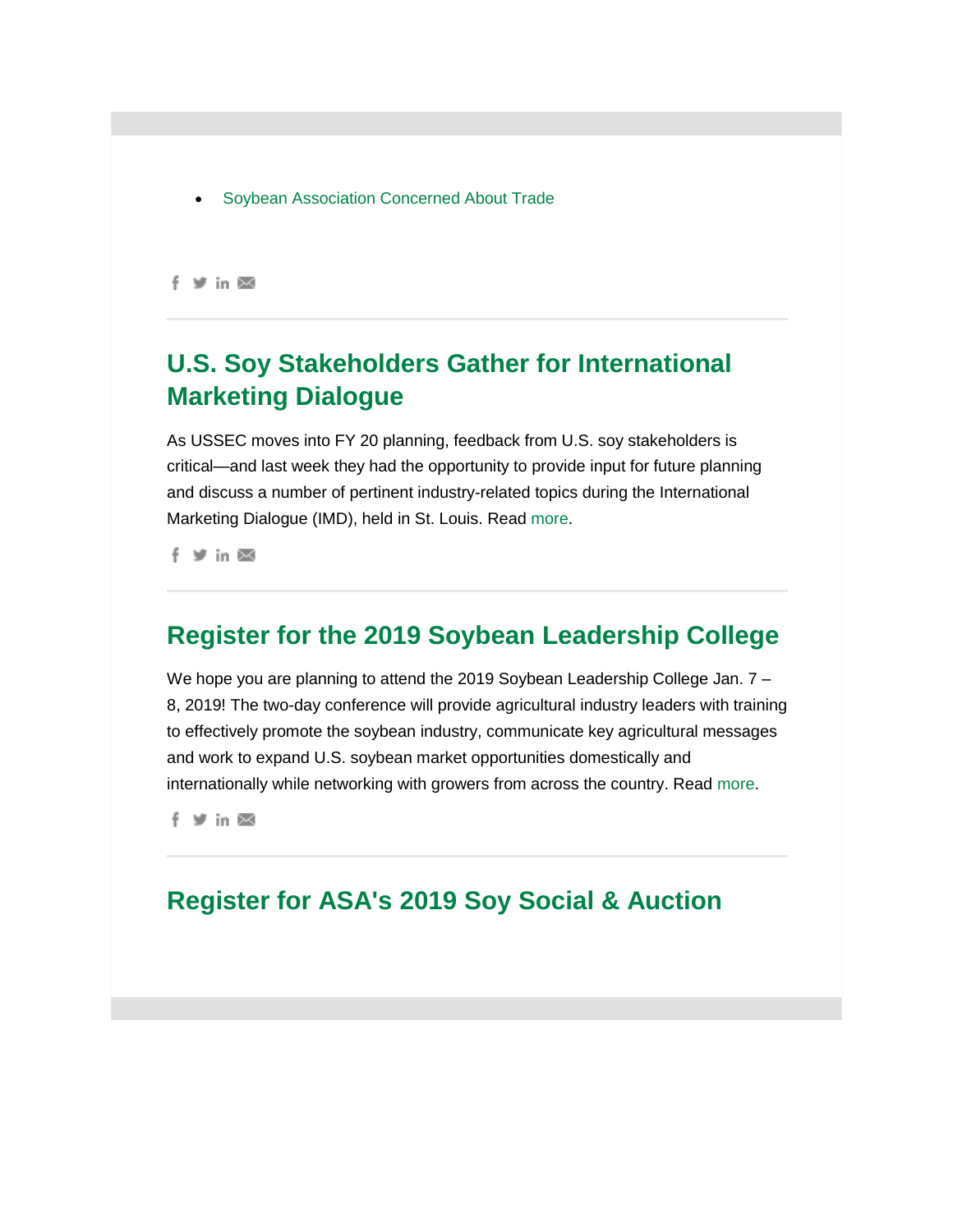

This year's event, "Treasure Island" will be on Thursday, Feb. 28 starting at 6 p.m. The event will be held in the Valencia Ballroom at the Orange County Convention Center in Orlando, Fla. Read [more.](http://asa.informz.net/z/cjUucD9taT04MTc2ODM0JnA9MSZ1PTEwNTY2NTczNTYmbGk9NjEyNzc0NDU/index.html)

f y in ⊠

## **Conservation Spotlight**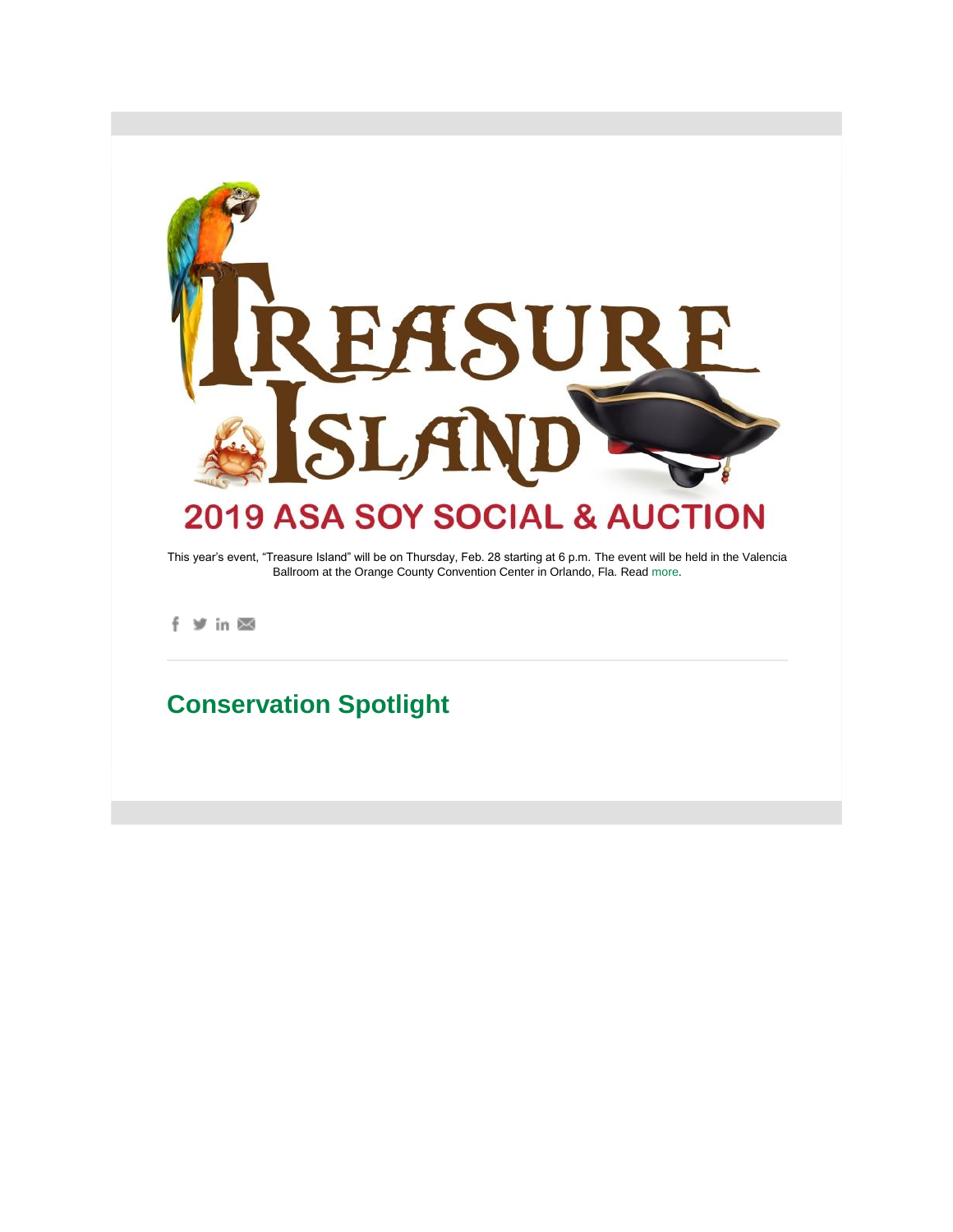

The Griggs family farm in west Tennessee pushes the boundaries of sustainable agriculture by exploring new ways to not only protect, but restore the farm's most important natural resource. Watch [here.](http://asa.informz.net/z/cjUucD9taT04MTc2ODM0JnA9MSZ1PTEwNTY2NTczNTYmbGk9NjEyNzc0NDY/index.html)

f > in ⊠



**SOY CHECKOFF NEWS**

## **Soy Checkoff Sets Strong Course For Future with New Leadership And Continued Focus**

United Soybean Board (USB) farmer-leaders elected Keith Tapp, Fifth generation soybean farmer from Sebree, Kentucky as chair at the annual meeting December 5, 2018. In addition, 16 directors, appointed by Secretary of Agriculture Sonny Perdue in October, were sworn in by the USDA. Read [more.](http://asa.informz.net/z/cjUucD9taT04MTc2ODM0JnA9MSZ1PTEwNTY2NTczNTYmbGk9NjEyNzc0NDc/index.html)

f > in ⊠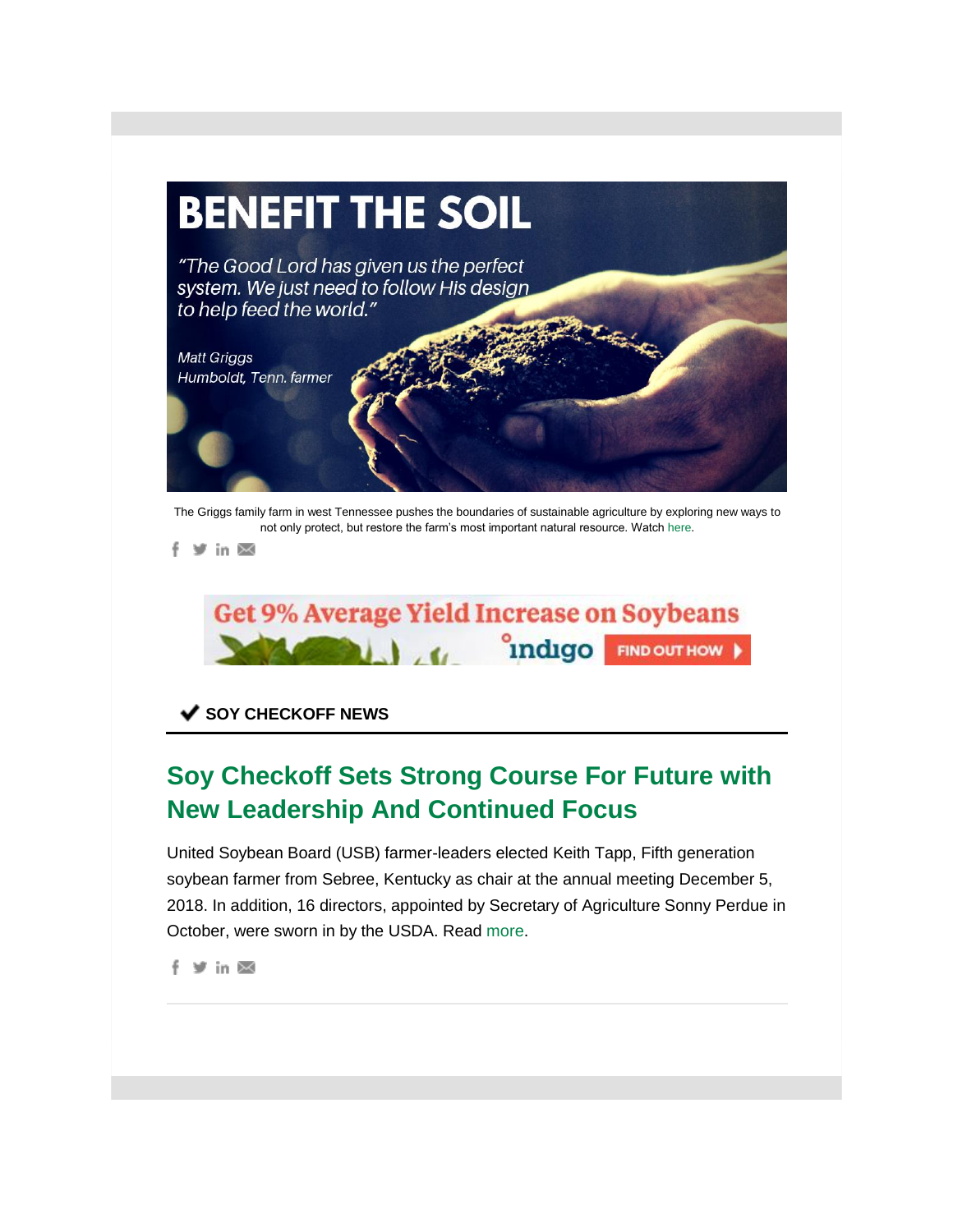## **USB Director Gregg Fujan Explains the Benefits of Biotechnology**

In this video, United Soybean Board Director Gregg Fujan talks about how biotechnology is helping soybean farmers reduce risk, lower input costs and grow soybeans for specific markets. Watch [here.](http://asa.informz.net/z/cjUucD9taT04MTc2ODM0JnA9MSZ1PTEwNTY2NTczNTYmbGk9NjEyNzc0NDg/index.html)

 $f \circ f$  in  $\boxtimes$ 

#### **UPCOMING ASA EVENTS**

- Jan. 7-8– [Soybean Leadership College,](http://asa.informz.net/z/cjUucD9taT04MTc2ODM0JnA9MSZ1PTEwNTY2NTczNTYmbGk9NjEyNzc0NDk/index.html) St. Louis, Mo.
- Feb. 28-March 2– [Commodity Classic,](http://asa.informz.net/z/cjUucD9taT04MTc2ODM0JnA9MSZ1PTEwNTY2NTczNTYmbGk9NjEyNzc0NTA/index.html) Orlando, Fla.
- March 19-21– [ASA Board of Directors Meeting,](http://asa.informz.net/z/cjUucD9taT04MTc2ODM0JnA9MSZ1PTEwNTY2NTczNTYmbGk9NjEyNzc0NTE/index.html) Washington, D.C.

f y in ⊠



#### **AMERICAN SOYBEAN ASSOCIATION**

12125 Woodcrest Executive Dr., Ste. 100 Saint Louis, MO 63141 314-576-1770

To unsubscribe, please [click here.](http://asa.informz.net/z/cjUucD9taT04MTc2ODM0JnU9MTA1NjY1NzM1NiZsaT02MTI3NzQ1MiZsPWh0dHA6Ly9hc2EuaW5mb3Jtei5uZXQvYXNhL3BhZ2VzL2RlZmF1bHRfdW5zdWJzY3JpYmU_X3pzPUdPZExiMXxfem1pPXNmc2g/index.html)